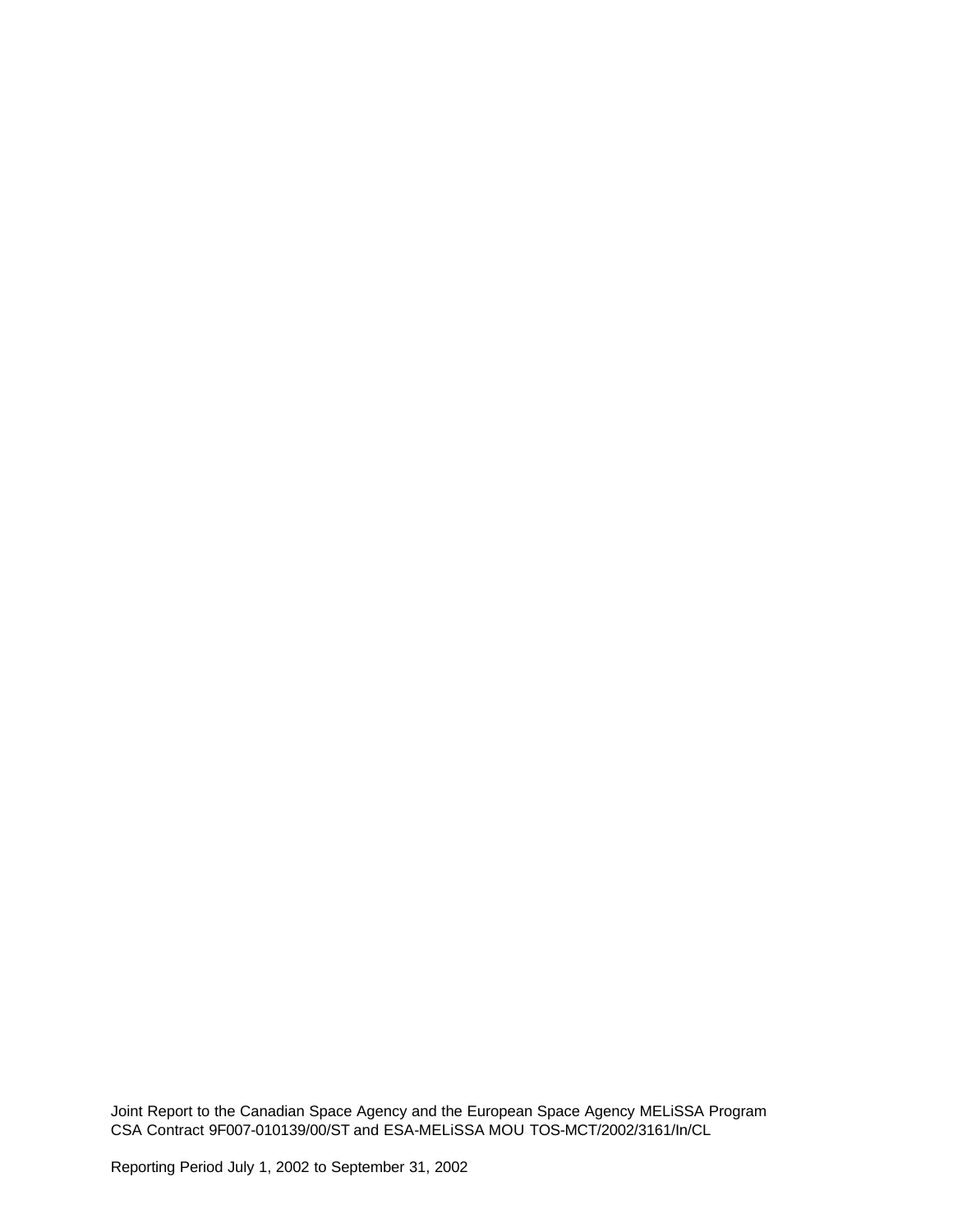## **Including a Higher Plant Chamber in the MELiSSA Loop**

## **Joint Progress Report to the Canadian Space Agency and the European Space Agency MELiSSA Program**

For Work Completed Under Canadian Space Agency Contract 9F007-010139/00/ST and European Space Agency MELiSSA Memorandum of Understanding TOS-MCT/2002/3161/In/CL dated January 2002.

For the Period of April 1, 2002 to June 30, 2002

## **Section 1.0 – Report Summary**

Work on this project is progressing well. Studies with batch trials are, for the most part, complete. At some point in the future it may be necessary to replicate basic  $CO<sub>2</sub>$  response studies under batch planting. This need is dependent upon the results obtained from future light and  $CO<sub>2</sub>$  response studies for the integrated planting of beet and lettuce. At present, experiments are being conducted with integrated and staged planting of two of the three MEliSSA pilot plant crops (beet and lettuce; not including wheat). Gas dynamic models, including stand responses to light intensity are being developed for the integrated and staged stand. Early results will be obtained in the Winter of 2003 and reported in the Spring of 2003.

#### **Section 2.0 – Report on Milestones**

#### **Milestone 1.1: Development of Dynamic Carbon Exchange Models for Monocultures**

Joint Report to the Canadian Space Agency and the European Space Agency MELiSSA Program CSA Contract 9F007-010139/00/ST and ESA-MELiSSA MOU TOS-MCT/2002/3161/In/CL This milestone has been completed and was reported in ESA TNs 50.1 and 50.2. As to be reported in an addendum to these technical notes (March, 2003) the methods used to collect data on stand response to  $CO<sub>2</sub>$  and ambient variations in light intensity are experimental. The data presented in TNs 50.1 and 50.2 were based on an 'open' chamber design, or more formally a hybrid of a compensating and a flow through method of collecting Net Carbon Exchange Rate (NCER) data. Further, the rectangular hyperbola function which was modified to allow for dynamic light compensation and saturation points associated with crop growth, was also experimental. Upon review of those methods and results we have concluded that the hybrid chambers be restricted to use as exposure chambers until technical improvements render them useful for NCER determination. The large sealed environment chambers which more routinely estimate NCER on a compensating basis are now being employed for assessing stand responses to light intensity. As such, the hybrid chambers will continue to be used for assessing yield (at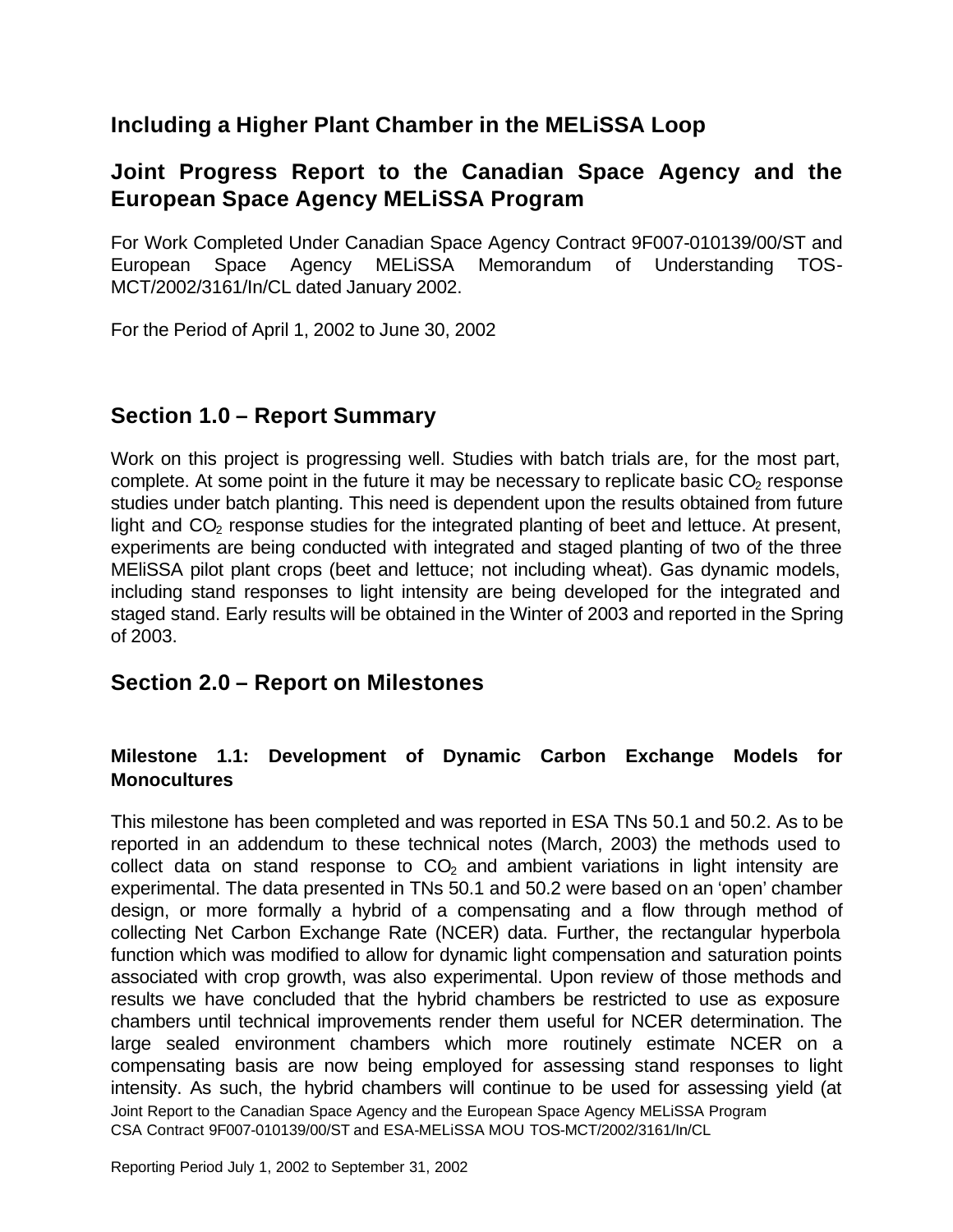harvest), nutrient and water use responses under long term  $CO<sub>2</sub>$  enrichment, as exposure chambers. Work relating to NCER determinations will be conducted in the large sealed chambers designed specifically for this task. Experiments are now underway which yield light responses of integrated stands (mixed production of lettuce and beet in a staged fashion) to light variation. This method simplifies the rectangular hyperbola model since the light compensation (NCER=0) and saturation (NCER at a maximum) points of a staged stand with even age distributions lessens the need for an additional term allowing for dynamics in these variables due to stand development. As such, the light response curves developed and presented in TNs 50.1 and 50.2 are to be replaced with those collected under staged and integrated production. This is of direct relevance to integration of the MELiSSA loop. Following collection of these data, it may be possible to evaluate NCER responses of the batch or staged monoculture stand to light intensity. We will, however, continue with our investigations on integrated production as it is the most likely production scenario for the MEliSSA pilot plant.

#### **Milestone 1.2: Assessment of the Degradation Efficiency of Inedible Biomass in Compartment I**

This milestone is being completed in conjunction with EPAS (Belgium). Work continues on the assessment of degradation efficiency for the 3 MELiSSA Pilot Plant candidate crops. This milestone is progressing well and we hope that EPAS will present results at the ESA-MELiSSA annual meeting to be held in Claremont-Ferrand, FR. in May, 2003.

#### **Milestone 1.3: Development of Carbon Exchange Models for the Integrated Canopy**

This milestone commenced in May 2002. Two large full canopy chambers have been planted with four age classes of beet. This experiment aims at developing gas exchange data for the staged production scenario. Following the completion of this experiment with beet an inter-cropping experiment will be conducted with lettuce and beet in the same chamber. This future experiment will allow for the development of gas exchange models for the integrated canopy.

#### **Milestone 1.4: Development of Steady State Models for the HPC**

This milestone is on-going. All experiments conducted in the large full canopy chambers are being evaluated at nominal light and  $CO<sub>2</sub>$  conditions of 300-600 µmol m<sup>2</sup> s<sup>-1</sup> PPF (at canopy height) and 1000  $\mu$ L L<sup>-T</sup> CO<sub>2</sub>. Data will continue to be made available and updates will be provided at the ESA ESA-MELiSSA annual meeting to be held in Claremont-Ferrand, FR. in May, 2003.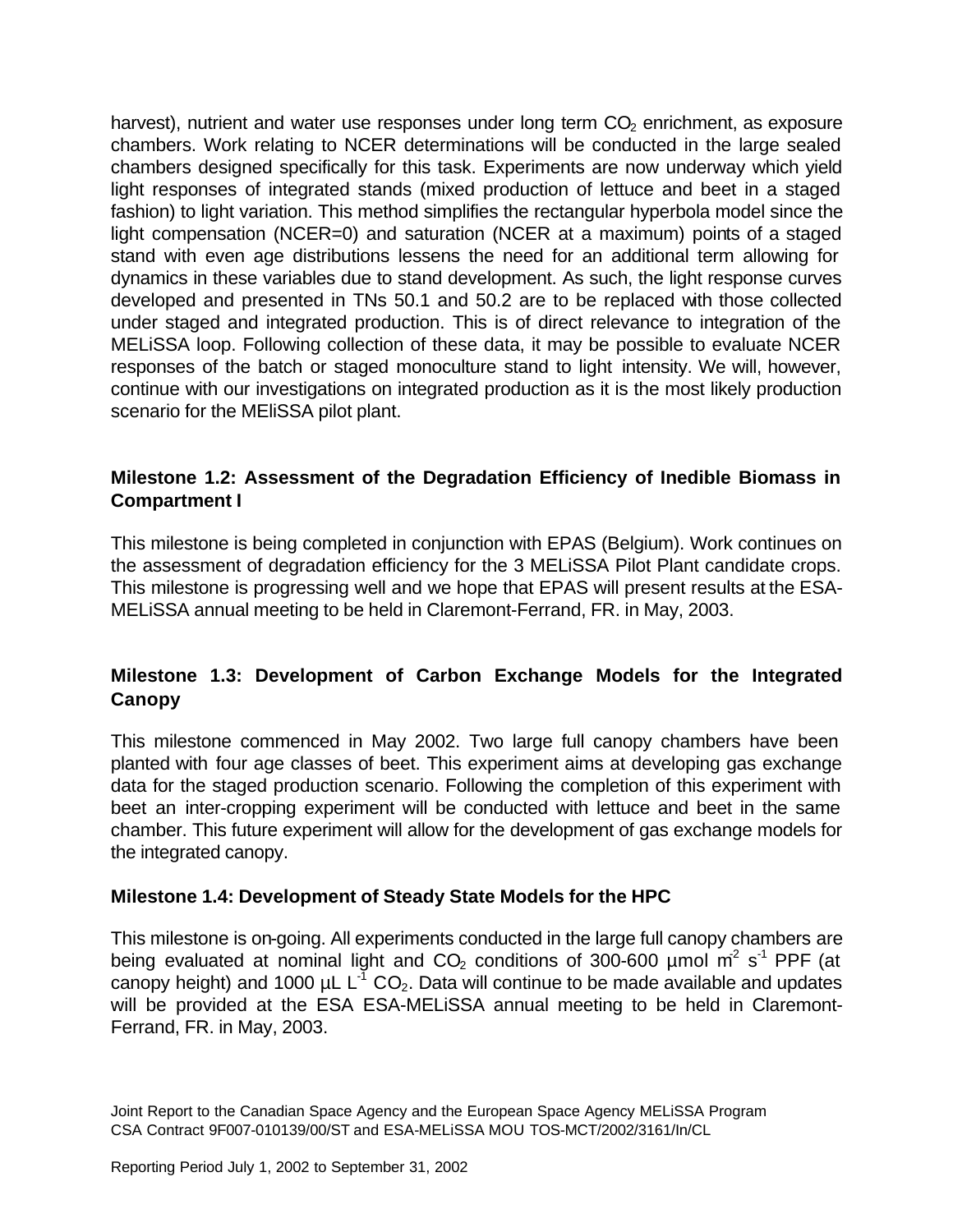#### **Milestone 2.1: Integration of Steady State Models for All MELiSSA Compartments including the HPC**

This milestone is being handled in conjunction with milestone 1.4. Some data were reported upon in TNs 53.2 and 53.3, particularly with regard to nutrient uptake and supply, water use and efficiency and carbon balance. No new data are available at the time of this report. Data will be made available at the completion of the current experiment outlined in Milestone 1.3

#### **Milestones 3.1 – 3.3: Sizing of the HPC and the Development of Cultural and Atmospheric Management Strategies**

These milestones are also on-going and progressing in tandem with integrated canopy trials outline above (Milestone 1.3). Data should be made available on schedule.

#### **Milestones 4.1-5.1: Development of Control Algorithms of the HPC, Design of the HPC Compartment and Interface with Other Compartments**

At the time of this report these milestones have not been commenced, with exception of, to our understanding, Miestone 4.1. Results of simulated process modeling will be made available at the ESA ESA-MELiSSA annual meeting to be held in Claremont-Ferrand, FR. in May, 2003. All other milestones will be started pending the completion and/or sufficient receipt of data from previous milestones.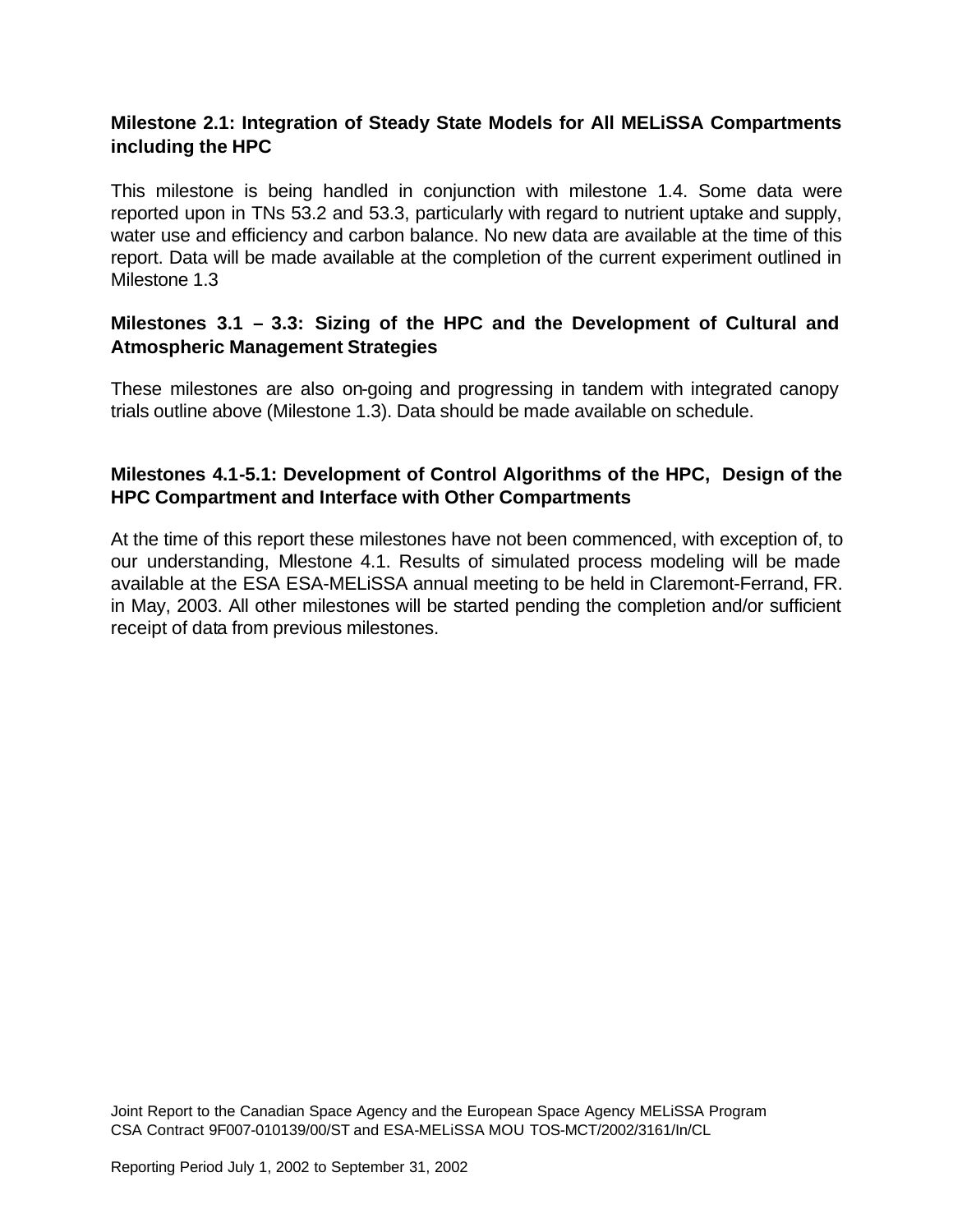## **Appendix 1 – Summary of Milestones**

- 1. **Steady State and Dynamic Modeling of the Higher Plant Chamber (HPC)** – The purpose of this objective is to collect data relevant to the dynamic and static modeling of the HPC, including harvest yield and partitioning, crop response (NCER, transpiration, nutrient uptake) to environment conditions (light and  $CO<sub>2</sub>$ ) and the degradation of inedible biomass in the fermentative compartment. The development of empirical models from the resulting data set will then be used to assess steady state of the loop including the HPC. (UoG, CF, EPAS)
- 2. **Integration of Steady State Models for All MELiSSA Compartments including the HPC** – This objective aims at assessing steady state of the MELISSA loop including the HPC, with respect to  $CO<sub>2</sub>$ ,  $O<sub>2</sub>$ , water, major nutrients (including those materials from the degradation of inedible biomass in the fermentative compartment). (CF, UoG)
- 3. **Sizing of the HPC and the Development of Cultural and Atmospheric Management Strategies** – From the data collected for various crops, particularly with respect to crop NCER responses to environment variables, management strategies for the stabilization of long and short term gas and water exchange dynamics will be established. Cultural management strategies for the production of candidate crops in a common atmosphere will also be established based on the same data (UoG, CF)**.**
- 4. **Development of Control Algorithms of the HPC –** The Higher Plant Compartment has to be elaborated and tested on a simulator before being transferred into the controller of the pilot process, as it has been done in the current MELISSA project for other compartments (ADERSA, Guelph)
- 5. **Design of the HPC Compartment and Interface with Other Compartments –** An HPC will be designed based on the results of the steady state and dynamic simulations, with particular emphasis on its interface of other compartments (UAB, EPAS, ADERSA, CF, UoG)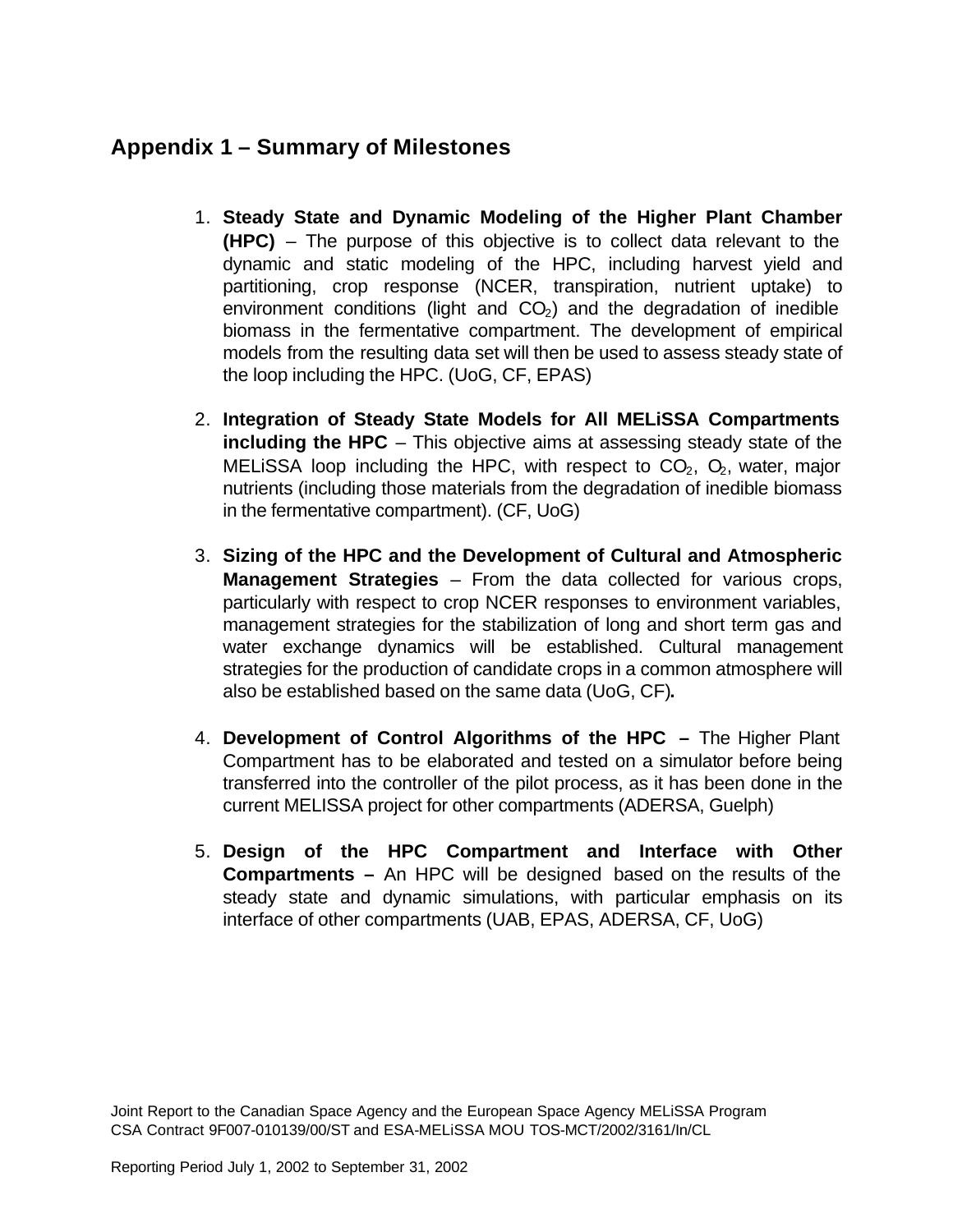## **Appendix 2 – Summary of Schedule and Milestones**

| <b>Deliverable</b>                                                                                                             | <b>Forecasted</b><br><b>Completion</b> |  |  |
|--------------------------------------------------------------------------------------------------------------------------------|----------------------------------------|--|--|
| 0.0 Kick-Off meeting, appointment of PDF                                                                                       | Nov., 2001                             |  |  |
| 1.1 Development of dynamic carbon exchange models for monocultures                                                             | Mar., 2002                             |  |  |
| 1.2 Assess degradation efficiency of inedible biomass in compartment I                                                         | Dec., 2002                             |  |  |
| 1.3 Development of carbon exchange models for the integrated canopy                                                            | Mar., 2003                             |  |  |
| 1.4 Development of dynamic and steady state models for the HPC                                                                 | Oct., 2003                             |  |  |
| 2.1 Assessment of system level mass balance with respect to water, nutrients,<br>gases and biomass                             | Jan., 2004                             |  |  |
| 3.1 Development of models for atmospheric management of integrated canopies<br>under staggered planting and photoperiod offset | Mar., 2004                             |  |  |
| 3.2 Validation of models of mass dynamic for integrated canopies under staggered<br>planting and photoperiod offset            | Jun., 2004                             |  |  |
| 3.3 Determination of the HPC size required for interfacing with the MELiSSA loop                                               | Oct., 2004                             |  |  |
| 4.1 Software of the simulated process written with Simulink® and Matlab® advanced<br>languages                                 | Oct., 2002                             |  |  |
| 4.2 Model Based Predictive Control software written in C language<br>4.3 Specifications of the sensors and actuators           | Jun., 2003                             |  |  |
| 4.4 Implementation of the control in a PC by means of a DLL (Dynamic Link Library)                                             | Oct., 2003                             |  |  |
| directly built from the C language software, without any transcription of the C software<br>into another automated language    | May, 2004                              |  |  |
| 5.1 Design of the Higher Plant Chamber for loop integration based on results of<br>previous studies                            | Dec., 2004                             |  |  |
| Annual Report and Annual Review                                                                                                | April, 2002                            |  |  |
| Annual Report and Annual Review                                                                                                | April, 2003                            |  |  |
| Annual Report and Annual Review                                                                                                | April, 2004                            |  |  |
| <b>Final Report</b>                                                                                                            | Mar. 31, 2005                          |  |  |